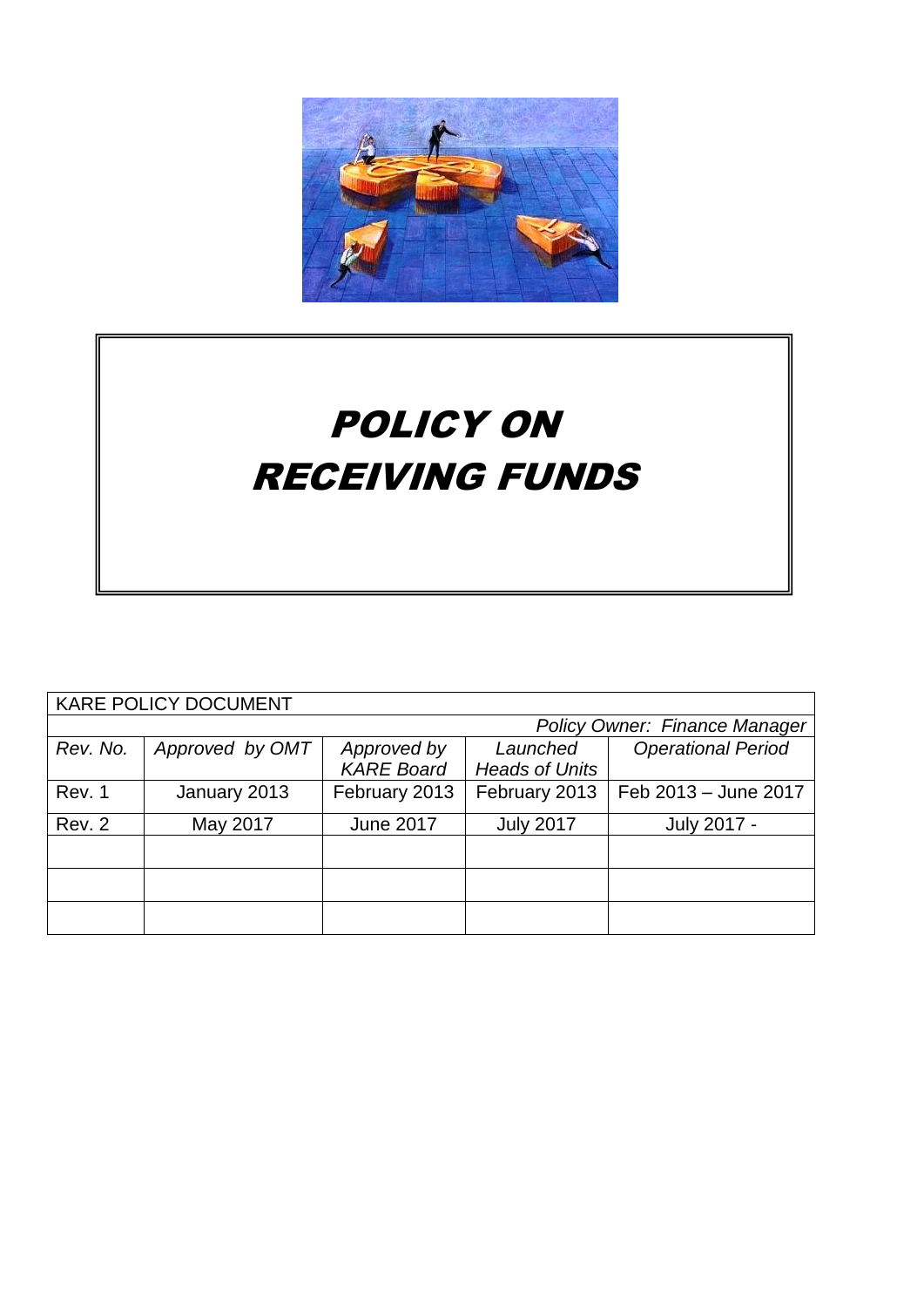# Section A: Policy

# 1 Background to this Policy

KARE is committed to securing and managing funds for its operations in the most transparent and efficient way. Financial policies are designed in line with the organisations Strategic Plans to ensure that the amounts of funds secured and expended are for the delivery and development of services and improvements to them.

\_\_\_\_\_\_\_\_\_\_\_\_\_\_\_\_\_\_\_\_\_\_\_\_\_\_\_\_\_\_\_\_\_\_\_\_\_\_\_\_\_\_\_\_\_\_\_\_\_\_\_\_\_\_\_\_\_\_\_\_\_\_\_\_\_\_\_\_\_\_\_\_\_\_\_\_\_\_\_\_\_\_\_

Funds are received from numerous sources and there is a need for a Policy to outline the basic rules under which it will secure and manage funds.

# 2 Aim of this Policy

The aim of the policy is to outline the basis under which KARE will manage its incoming funds.

# 3 Scope of this Policy

This policy relates to the legal entity known as KARE, Promoting Inclusion for people with Intellectual Disabilities (KARE) a company limited by guarantee.

The terms finances and funds relate to all types and sources of income that KARE receives in order to carry out its business of delivering services to people with an Intellectual Disability.

# 4 Details of this Policy

The Process in section 5 of this document outlines the broad steps involved in receiving funds. This section will list out the main areas of receiving funds and the overarching policies that apply.

#### **4.1 Likely Funding Sources identified through Planning**

- 4.1.1 During Organisational Planning sources of funding will be identified, or confirmed if they are existing sources.
- 4.1.2 New activities should have the source of funding clearly identified.
- 4.1.3 Activities should not be included in planning where it cannot be reasonably ascertained that they will be funded adequately.
- 4.1.4 Once identified all funding sources should be budgeted to facilitate completion of the Planning Process
- 4.1.5 All new funding sources should be approved by the Strategic Planning Group and, where appropriate, should be approved by the Board (e.g. charging or requesting contributions from Service Users or their families).
- 4.1.6 An appropriate staff member should be appointed as the responsible person (Owner) for that stream of funding.

#### **4.2 Apply for / Negotiate for each relevant funding source**

4.2.1 Where funding is in the form of a Grant or Allocation towards the organisations core business, written agreement on the level of funding and the use for the funding must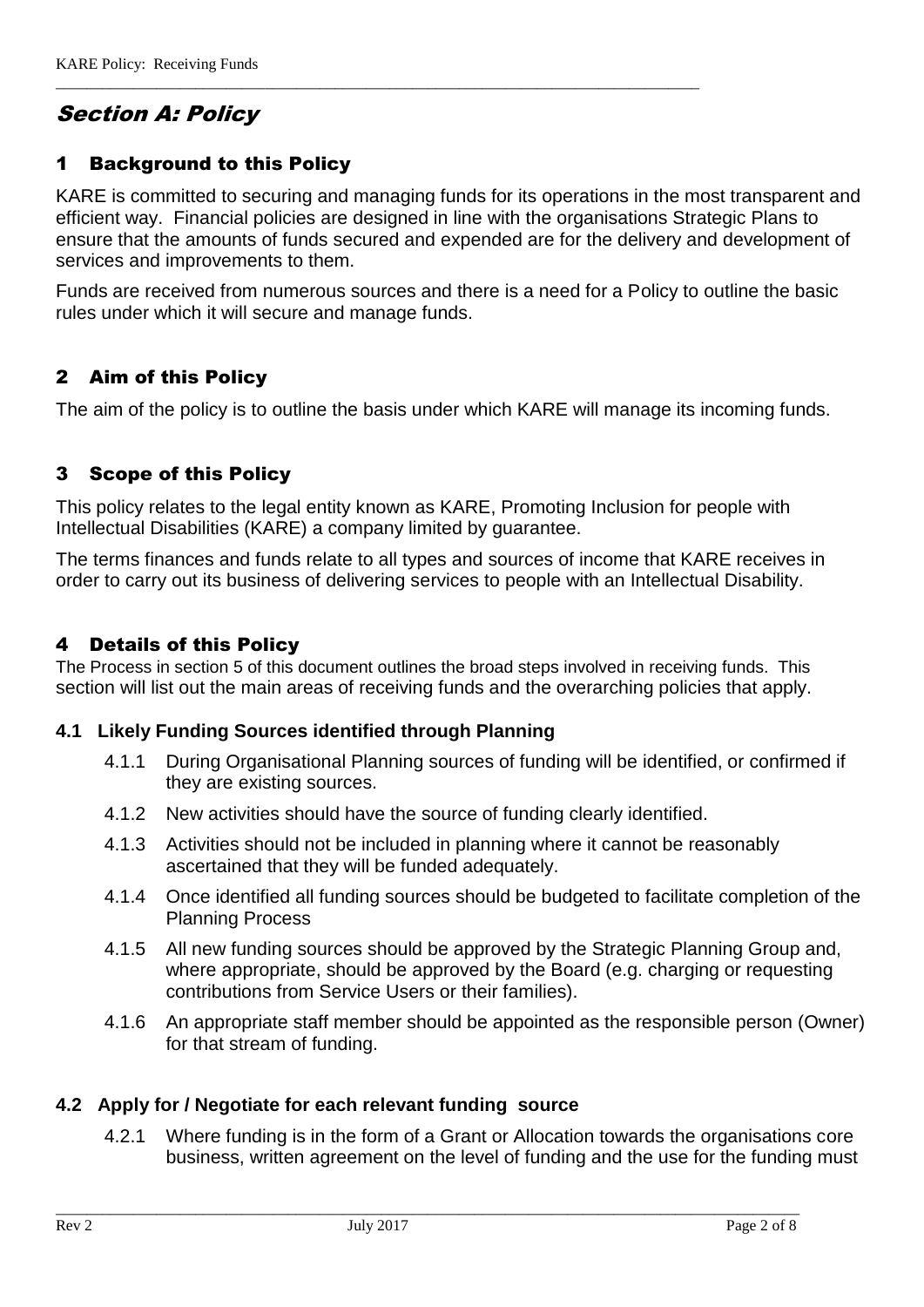be in place. Where practical a Service Level Agreement or Contract should be in place.

4.2.2 Funding through charges or contributions should be agreed at Board Level and minuted.

\_\_\_\_\_\_\_\_\_\_\_\_\_\_\_\_\_\_\_\_\_\_\_\_\_\_\_\_\_\_\_\_\_\_\_\_\_\_\_\_\_\_\_\_\_\_\_\_\_\_\_\_\_\_\_\_\_\_\_\_\_\_\_\_\_\_\_\_\_\_\_\_\_\_\_\_\_\_\_\_\_\_\_

- 4.2.3 Funding of a Capital nature should have a written agreement in place, clearly stating the amount and the purpose of the funding and identifying any financial charge or mortgage that will apply to the Assets of the organisation and the term of such charge.
- 4.2.4 Where the funding is from fundraising activities from Branch Funding, it should be minuted at a Board meeting and the level and use of such funding clearly stated.
- 4.2.5 All applications for funding should be in line with the guidelines laid out by the relevant funder.
- 4.2.6 There should be clearly defined and documented roles and responsibilities with regard to each source of funding. The "Owner" should agree and follow necessary processes and procedures to ensure management of the funds received.
- 4.2.7 Up to date copies of all applications should be furnished to the Accounts department for filing.
- 4.2.8 The funding "Owner" should agree the drawdown rules that apply to the funds being received from the governing body with the Accounts department.
- 4.2.9 Any changes or alterations to the funding should be notified immediately to the Accounts department and necessary processes/procedures/documentation should be updated and filed.

# **4.3 Drawing down the Funds**

- 4.3.1 A schedule of the expected funding and the relevant entries necessary will be kept by the Accounts department. The "Owner" will inform the Accounts department of any changes to the expected funding.
- 4.3.2 The "Owner" will ensure that all relevant information is furnished to the Accounts department by the agreed deadlines each period.
- 4.3.3 The "Owner" will ensure that the relevant information required for drawing down funds is furnished to the funder in a manner which facilitates timely receipt of outstanding funds.
- 4.3.4 Where discrepancies occur the "Owner" is responsible to work with the Accounts department and the funder to resolve them.
- 4.3.5 Cash received in Units should be lodged to the KARE's bank account by the unit. The "Owner" should ensure that units are aware of any funding that they will be required to collect/lodge and ensure the units have all relevant details necessary to complete unit lodgements.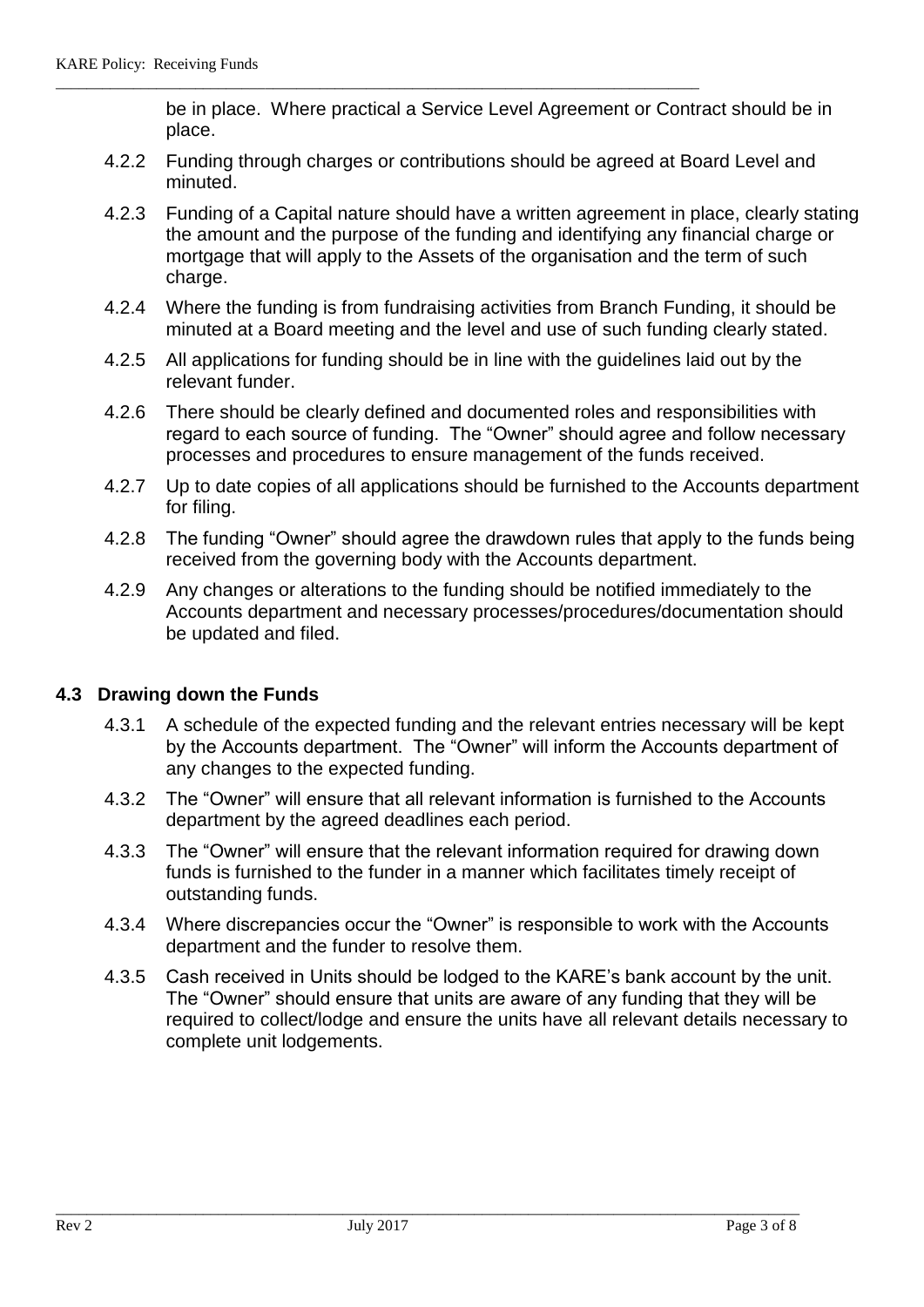# **4.1 Miscellaneous Funding Policies - Charges/ Contributions**

\_\_\_\_\_\_\_\_\_\_\_\_\_\_\_\_\_\_\_\_\_\_\_\_\_\_\_\_\_\_\_\_\_\_\_\_\_\_\_\_\_\_\_\_\_\_\_\_\_\_\_\_\_\_\_\_\_\_\_\_\_\_\_\_\_\_\_\_\_\_\_\_\_\_\_\_\_\_\_\_\_\_\_

4.1.1 All Service Users impacted by contributions or charges should be informed, through the appropriate method, of the contribution/charge being sought and the amounts so as to ensure everything is fully explained.

> *Introduction of Residential Support Services Maintenance and Accommodation Contributions (RSSMACs) were signed into law in July 2013 and November 2014 respectively. The regulations applicable to RSSMACs were operationalised on the 1 st January 2017.*

- 4.1.2 KARE will operate RSSMACs in line with relevant regulations for those individuals it applies to.
- 4.1.3 Each KARE location that provides services where RSSMACs are applicable will keep a record of attendance. KARE will then Invoice and collect the relevant amounts from those individuals.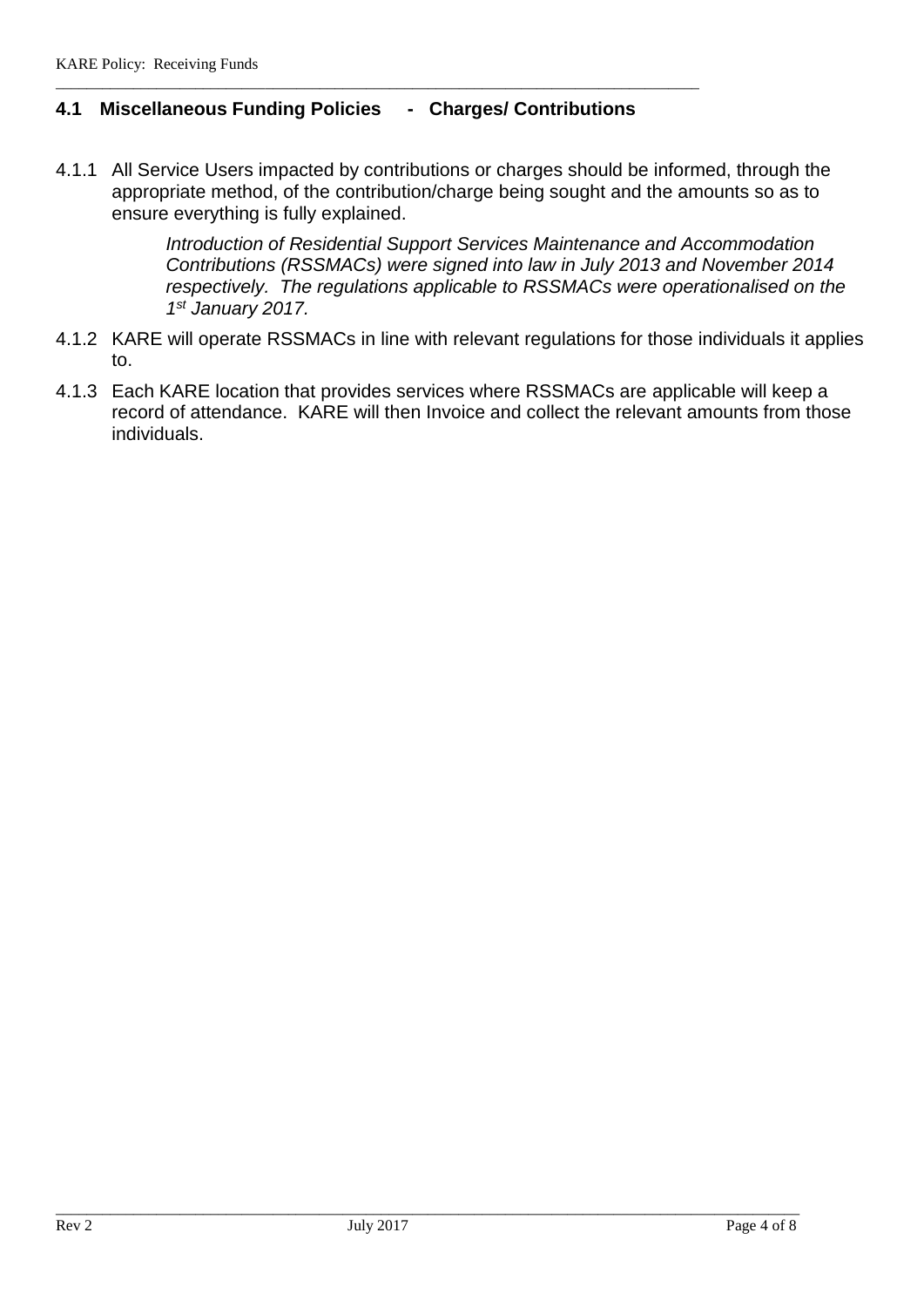Section B: Process

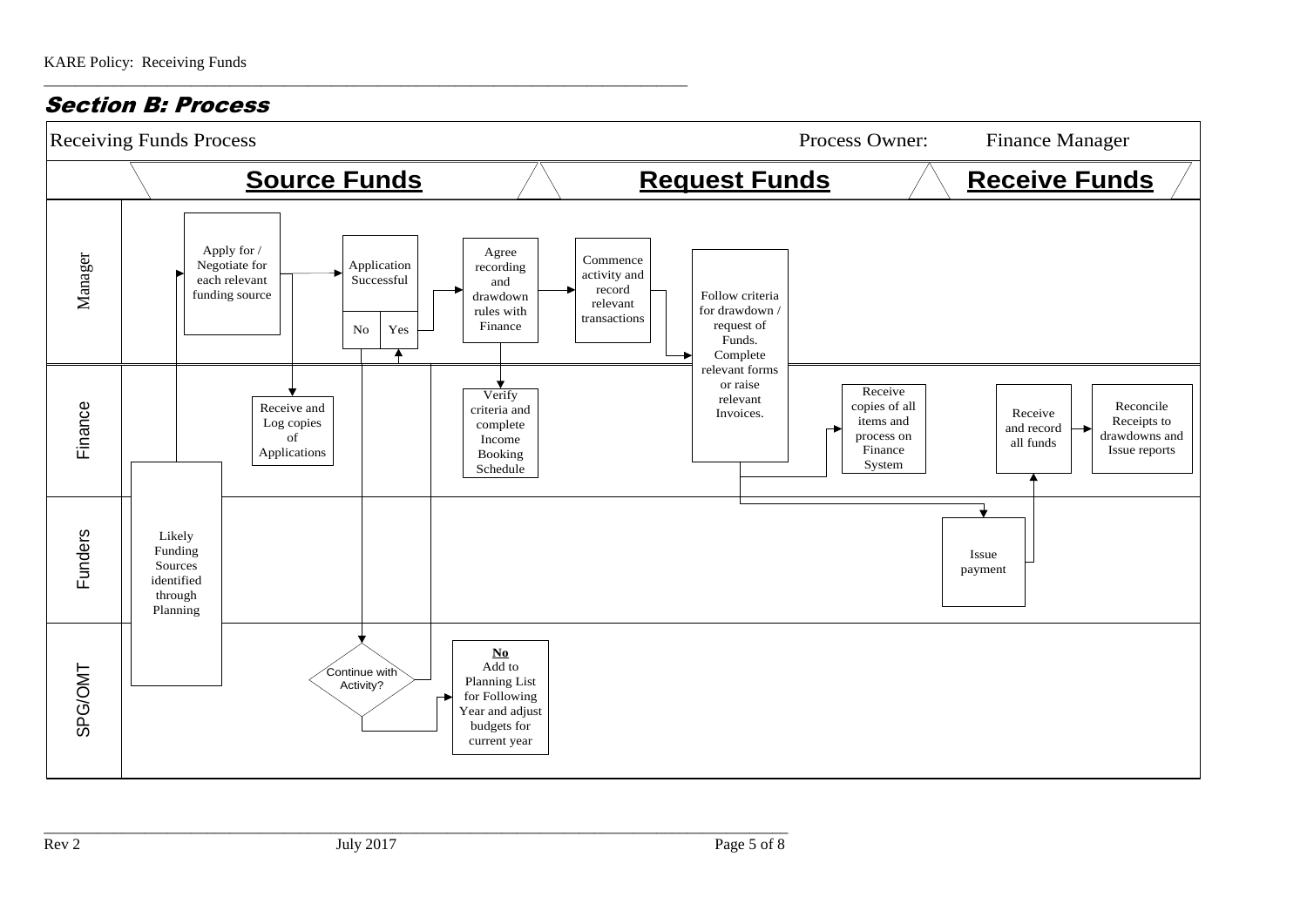# Section C: Procedure

There are multiple procedures to be followed in order to complete the process of receiving funds. The procedures differ for each type of funding being received so below is a generic procedure to guide you in Receiving Funds.

\_\_\_\_\_\_\_\_\_\_\_\_\_\_\_\_\_\_\_\_\_\_\_\_\_\_\_\_\_\_\_\_\_\_\_\_\_\_\_\_\_\_\_\_\_\_\_\_\_\_\_\_\_\_\_\_\_\_\_\_\_\_\_\_\_\_\_\_\_\_\_\_\_\_\_\_\_\_\_\_\_\_\_

The Accounts department has more specific procedures for each type of funding and you should liaise with them in order to ensure you follow the correct procedure.

# **1 Likely Funding Sources identified through Planning**

- 1.1 Once existing funding sources are confirmed or new funding sources are identified they should be reviewed during the Planning Process to identify expected Income levels.
- 1.2 At this point an "Owner" should be appointed who is going to be responsible for securing the relevant funding.
- 1.3 In each instance it is important that the expected Income has been identified and that relevant coding and referencing has been agreed, so that the Income stream can be recognised in the accounts.

# **2 Apply for / Negotiate for each relevant funding source**

- 2.1 For different types and levels of funding there are always rules associated with them. Some of these can be less formal than others but in all cases the "Owner" must seek to ensure there are written rules to guide us in the management of that funding stream. Where a complex arrangement is in place the Owner should summarise the key rules for the benefit of other staff including the Accounts department.
- 2.2 Armed with the rules the Owner should initiate negotiations with the funder. The Owner should not wait for the funder to make contact as KARE could end up at a loss if deadlines pass and no discussion takes place.
- 2.3 Notes or minutes should be taken for the benefit of others not directly involved in the negotiation process, in order to ensure that everyone involved is kept up to date.
- 2.4 When agreement is reached this should be documented and signed by both parties. This should be kept on file with a copy on file in the Accounts department.
- 2.5 With more formal SLAs there will be documentation available but not always, so the Owner must ensure that they have organised adequate written confirmation of the agreement.
- 2.6 The Owner should also ensure that there is enough detail available to ensure that the Income can be broken down to the relevant level of accounting (splits, income codes, project codes, Unit Codes, Service Users Codes etc.).
- 2.7 At this point the Owner should identify any potential reporting/control requirements that will be necessary as this could inform how the funds will be collected and reported.
- 2.8 Funding of a Capital nature should have a written agreement in place clearly stating the amount and the purpose of the funding and identifying any financial charge or mortgage that will apply to the Assets of the organisation and the term of such charge.
- 2.9 All applications for funding should be in line with the guidelines laid out by the relevant funder. All "application forms" submitted to funders must be copied to the Accounts department for filing.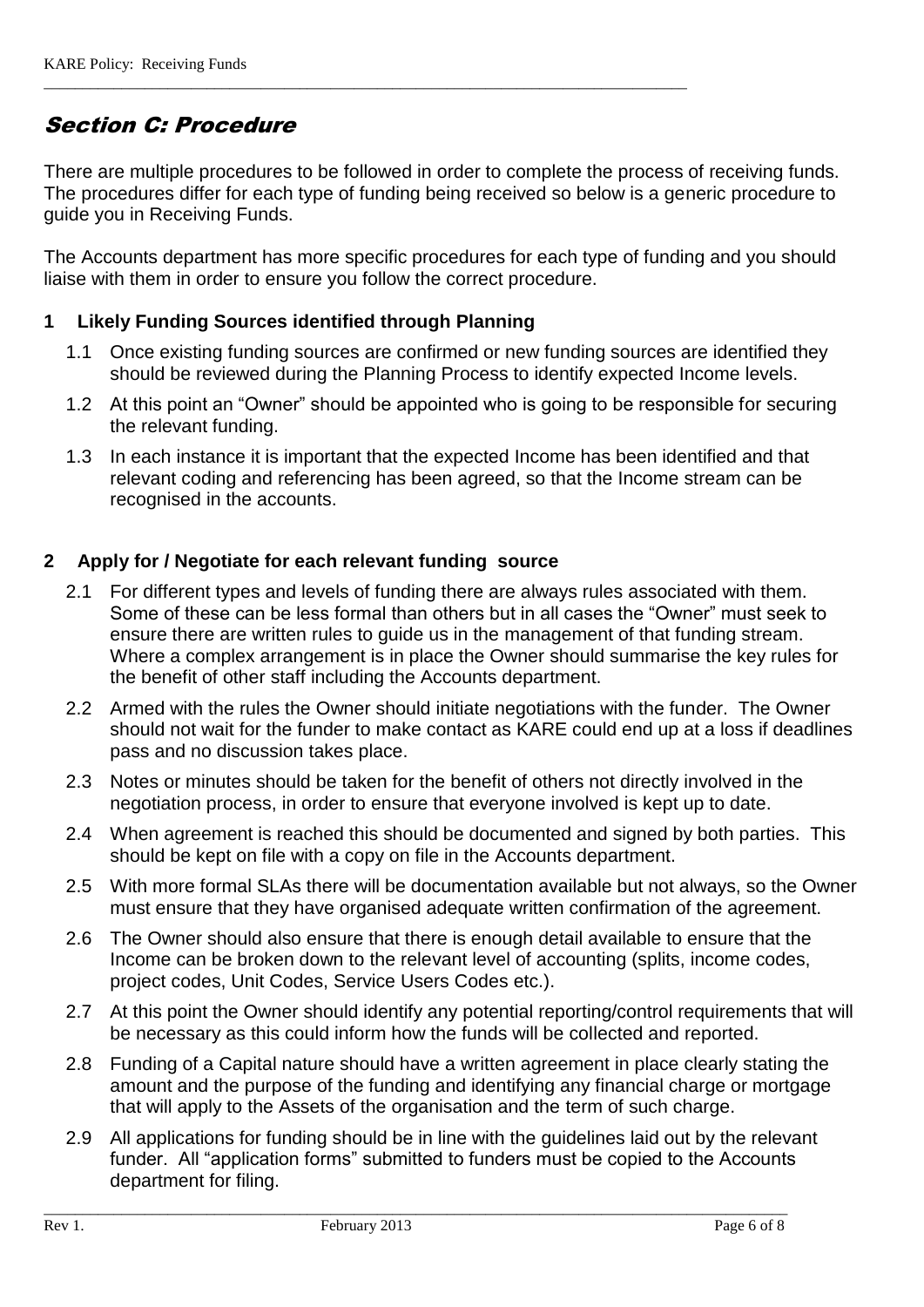2.10 Any changes or alterations to the funding should be notified immediately to the Accounts department and necessary processes/procedures/documentation should be updated and filed.

\_\_\_\_\_\_\_\_\_\_\_\_\_\_\_\_\_\_\_\_\_\_\_\_\_\_\_\_\_\_\_\_\_\_\_\_\_\_\_\_\_\_\_\_\_\_\_\_\_\_\_\_\_\_\_\_\_\_\_\_\_\_\_\_\_\_\_\_\_\_\_\_\_\_\_\_\_\_\_\_\_\_\_

#### **3 Application successful – No**

- 3.1 Where the application is unsuccessful the SPG should be informed and they will decide on the following:
	- 3.1.1 Do we continue with the activity in the absence of funding? If the answer is to go ahead then the SPG must minute this decision and it is no longer within the Receiving Funds Process.
	- 3.1.2 Do we seek another source of funding? If the answer is yes then a new source should be sought and then the procedure starts again.
	- 3.1.3 Do we put it back on the planning list for next year? If the answer to this is yes then it should cease now and be put back on the Planning List for the following year. It would be wise to start seeking the alternative source of funds at this stage to give it a good chance of happening the next year.

# **4 Application successful – Yes**

- 4.1 If the Application is successful then the Owner must ensure that all relevant documentation is checked and on file in Accounts to facilitate accurate recording.
- 4.2 The Owner should seek to get the agreement documented and signed to avoid any confusion or difficulties in accessing the Funds.

#### **5 Agree Recording and Drawdown rules with Finance**

- 5.1 Any specific needs of the Owner, the Funder or the Accounts department should be agreed now so that record keeping can begin and be kept up to date.
- 5.2 The Owner must make sure that all staff involved are clear on how they will operate the mechanisms necessary for the funding to be received.
- 5.3 Where possible the Accounts department will agree the expected incomes with the Owner and enter onto the Income Booking Schedule. If amounts are not available a reference to how the amounts are arrived at will be entered.
- 5.4 Any new procedures necessary will be produced at this time and the Owner will organise training for the relevant staff with the assistance of the Accounts Department.

#### **6 Commence activity and record relevant transactions**

6.1 At this point the relevant procedures will diverge depending on the Income Stream amount/level. The detailed procedures should be agreed between the Owner and the Accounts Department.